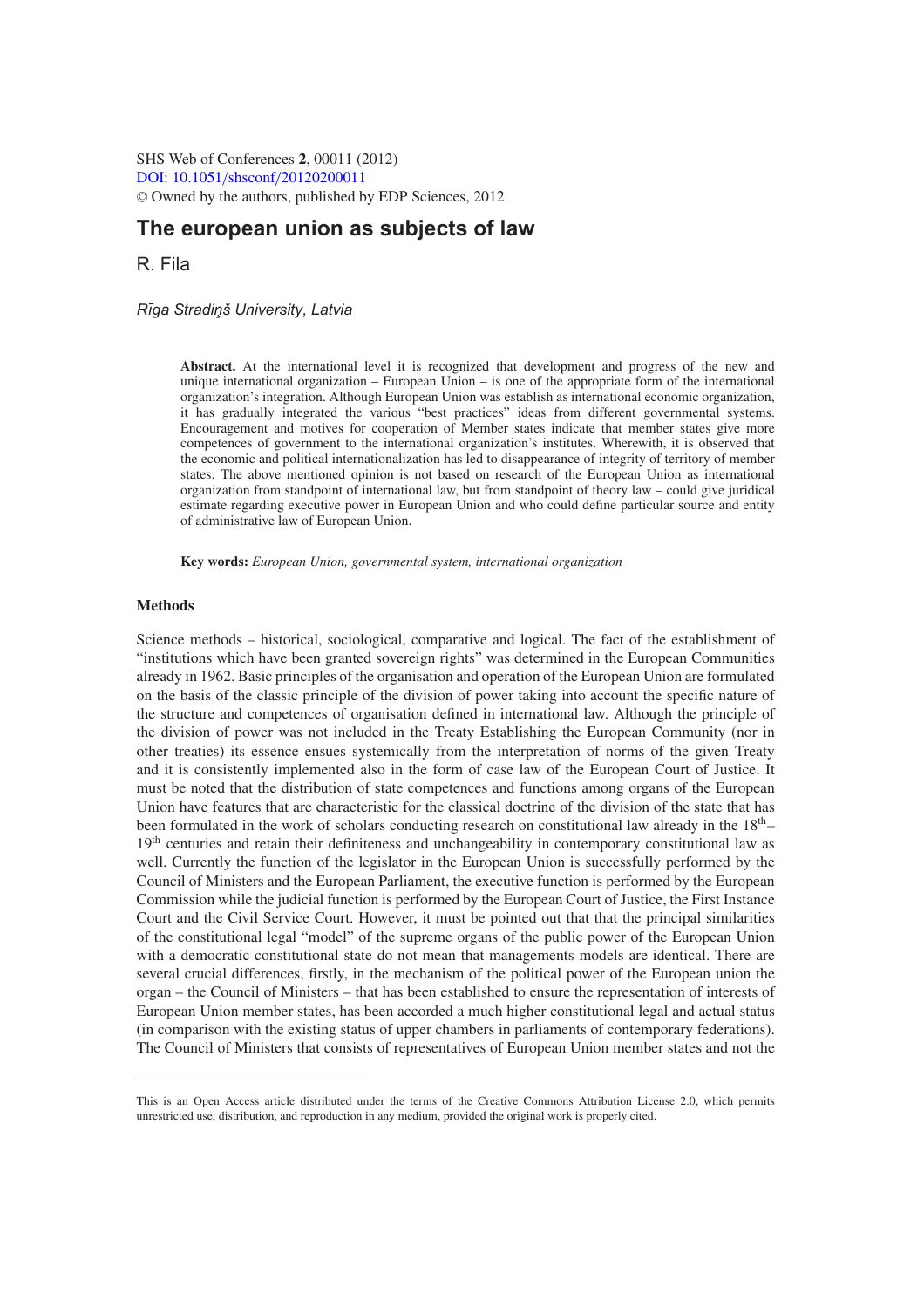#### SHS Web of Conferences

European Parliament that is elected in direct election by nationals of European Union member states is viewed as the main organ of legislative power in the European Union.

The current European Union system of "checks and balances" has one peculiarity – the exclusive right of legislative initiative has been accorded to the executive organ – the Commission. In constitutional laws of contemporary countries the government has been given the legislative initiative only in the area of drafting financial legislation. Moreover, particular attention is paid to ensuring the independence of members of the Commission, firstly, independence form the impact of member states, the justification of the legal responsibility of members of the Commission as well as the procedure for determining the responsibility of members of the Commission.

The assessment of the structure of the internal structural organisation of the Commission unambiguously reveals a similarity with the structure of the contemporary government. Responsibilities are divided among members of the Commission (Commissioners) according to sectors that are to be administered. Each Commissioner coordinates the work of a Directorate General of the Commission which has functions that are very similar to functions of governmental ministries. Besides, the mandate of the Commission – primary and initial – is directly prescribed by Founding Treaties as well as granted – derived or delegated mandate – by legal acts issued by the Council of Ministers or jointly by the Council of Ministers and the European Parliament.

Judicial institutions of the European Union act not only as institutions of the application of law but also as organs of legal creativity. Due to the impact of case law established by the European Court of Justice and the First Instance Court all judicial institutions of EU member states are to ensure the application of this case law as a special source of constitutional law of the European Union. Moreover, during the whole length of the operation of the jurisdiction of the European Court of Justice case law of this particular court clearly manifests the tendency of "constitutionalising" the Founding Treaties.

Within the frame of its jurisdiction the European Court of Justice reviews cases which are reviewed in other countries by constitutional, general, administrative, international, arbitration courts as well as courts of other jurisdictions. Besides legal scholars of West European countries assess the jurisdiction of the European Court of Justice, focusing particular attention to its actions in the role of the "constitution court" of the Communities. One of the principles that characterise the essence of the jurisdiction of the European Court of Justice is the mandatory character of its rulings – neither member states nor other subjects of the European Union enjoy the right to delay the review of a case by this Court or to fail to execute its rulings. In view of the specific nature of cases in the jurisdiction of the European Court of Justice, there are sufficient grounds to believe that its rulings should be defined as sources of administrative law of the European Union structuring them according to the social – political and legal essence in the proceedings where control is exercised on the appropriateness of applicable norms:

- cases brought by the Commission against member states that fail to execute legal acts established by the Community in due manner (the Commission – a member state);
- cases initiated to challenge decisions taken by institutions and officials of the European Communities;
- disputes among member states if any of these states fails to honour commitments ensuing from the Founding Agreement (a member state – a member state);
- disputes concerning employment relations (civil service) (disputes between institutions of the European Union and officials of the civil service of the Communities);
- the dismissal of members of the Commission, officials of the Court, the Ombudsman's Office and other officials of the Communities.

Moreover, likewise the gradual establishment of specialised court chambers show, in general, that in the course of the development of the European Union integration processes the balance of power moves towards institutions of Communities that represent "common interests" of the European Union (the European Parliament, the Commission, the Court). In actual fact at present it is a rhetorical question if it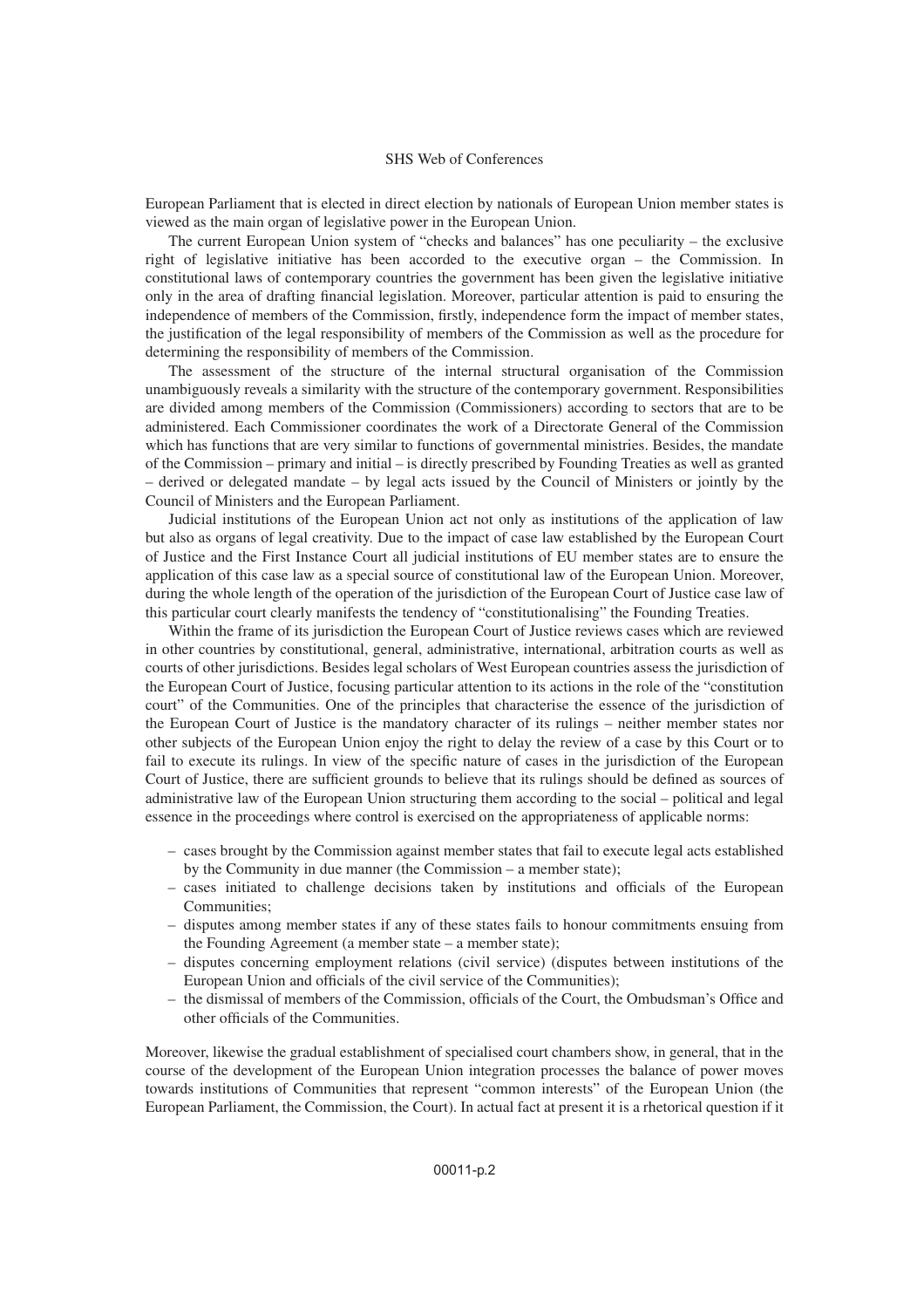#### Int. Conf. SOCIETY. HEALTH. WELFARE; Congr. of Rehabilitation Doctors of Latvia

is possible at all in the current context of the development of international law to establish with sufficient degree of precision, to differentiate and define the scale of administrative legal relations of the European Union and the scale of international legal relations to define optimum provisions for the operation of an economic-political international organisation without the implementation of public law within the frame of the international organisation. The development of the institutional system of the European Union can be used as a benchmark to determine what is required and how institutional structure should be developed by using the "best practice" of integration models in other economic-political international organisations as well as in countries with the federal management model to determine the optimal management mechanism as well as, in line with the principle of subsidiarity, to determine the scope of authority for specific subjects of administrative legal relations.

The recognition that the European Union is a unique international economic organisation has developed due to the efforts of member states to gradually integrate "best practice" management mechanisms from government systems of member states. Institutions have been established within the frame of cooperation among member states to exercise oversight over the execution of contractual obligations as well as activities have been taken to define the legal personality of an international organisation. It must be noted that there has been a comparatively extensive discussion of the scope and conditions of the legal personality and the initial definition of the scope of the legal personality of an international organisation has been provided by the European Court of Justice in its judgement of 15 July 1964 in case No. Nr.6/64. It must be noted that the said judgement does not define the scope however, it contains a provision about the existence of a legal personality as such, i.e., pointing out not only the creation of its own legal system which, on the entry into force of the Treaty, has become an integral part of the legal systems of the member states and which their courts are bound to apply. It must be pointed out that the given judgment also indicates that The Community has real powers stemming from a limitation of sovereignty or a transfer of powers from the States to the Community, and the scope of these powers has been established only in some sectors where the member states have limited their sovereign rights. Thus, by clearly manifesting this position and executing prescribed contractual obligations no provision is made for the possibility that subsequent unilateral measures undertaken by states might prevail over the legal system that states have mutually accepted and thus such measures cannot be contrary to the said legal system.

It shows that the definition of the legal personality requires at least two prerequisites of certain character, i.e., the political quality that is determined by the freedom of the social will in the area of international law and the legal quality that determines the scope of the legal personality on the basis of respective norms. The subject of international law is at the same time the bearer of rights and certain responsibilities in international law and its legal capacity cannot, on the whole, restrict itself by the fact that an international organization or its participant countries apply international norms and participate in their formulation. Thus if contractual obligations prescribe duties for member states to implement certain obligations and assume responsibility for failure to execute these obligations in an appropriate manner that it is quite logical that the responsibility of the international organisation towards member states is established within the frame of these contractual obligations. The definition of the scope of such obligations would explicitly show the scope of rights that member states have explicitly agreed to waive and transfer to the management of the international organization thus providing it with the possibility of implementing these rights and effecting legal transactions for the achievement of goals that member states have jointly defined, i.e., to independently acquire and exercise subjective rights and obligations. Thus, the representation delegated to the international organisation should be defined in contractual obligations as it is the representation that ensures the legal capacity to act on behalf of another party and to incur legal consequences for the said party. Representation is characterized by the following three elements:

- the activity of the authorized party in the interests of the issuer of the authority;
- third parties know the authorized party and the scope of its authority;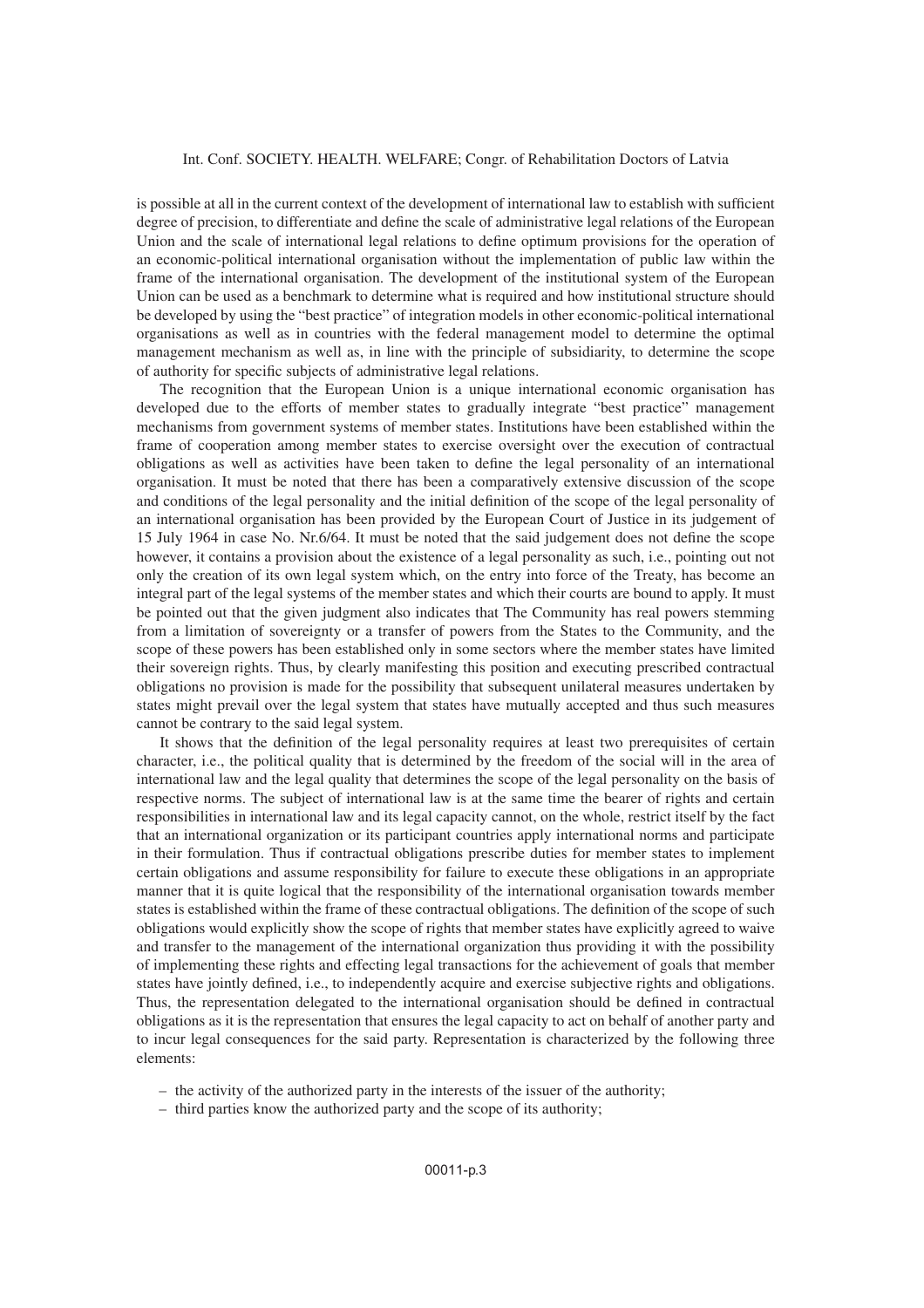## SHS Web of Conferences

– activities of the authorized party change the scope of rights and obligations of the issuer of the authority.

Thus it must be concluded that the legal consequences incurred by the representation activity of the authorized party still does not affect the authorized party itself but the issuer of the authority unless, certainly, the authorized party has not violated the limits of its authorization.

Thus the assessment of the scope of authority that ensues from the currently effective contractual obligations, i.e., the Lisbon Treaty, and the analysis of Article 2 of the Lisbon Treaty allows concluding the purpose of an international organisation is as follows:

- 1. to promote the well-being of the peoples of its member states;
- 2. to provide guarantees to its citizens in the context of the free movement of persons with common prerequisites of security and legality;
- 3. to establish an economic area, social policy prerequisites for development;
- 4. to promote scientific and technological advance.

In their turn, the duty of member states is to refrain from any actions and measures that could jeopardize the achievement of these goals. The next step is the defined exclusive competence, i.e., the scope of the authority of member states granted to the European Union as a legal person and its institutions that is aimed at incurring certain legal consequences for the issuers of the authorization in the following areas:

- 1. to establish and ensure the operation of a customs union;
- 2. to form prerequisites of competition for the operation of the internal market;
- 3. to implement a monetary policy in member states where the currency is the euro;
- 4. to preserve the biological resources of member states by implementing a common policy in the sector of fisheries;
- 5. to form prerequisites and ensure the implementation of a common trade policy.

Although the obligation of the European Union to act only within the limits of the conferred competences has been defined in Article 3.b Paragraph 2 as much in good faith as possible, still the contractual obligations do not prescribe any additional conditions in the event of failure to comply with the authorization. Thus the remaining principles are similar to the principles that are binding for the primary subject of law and have been defined by the UN Charter. Upon the assessment of the above contractual obligations ensure the independence of the European Union in the exercise of its contractual rights, including also the exercise of jurisdiction over all persons and things in its territory, including taking into consideration the "best practice" of other countries, immunities recognized by international law.

Thus it is only logical that by respecting for basic principles defined by the UN Charter the international organisation must, within the scope of the prescribed authority, ensure the exercise of certain power. An analytical question is the question if in the respective case this type of power can be called state power even if it corresponds to the mandatory prerequisites defined for state power. It is possible that discussions about this issue have become more topical because according to the dogma of public law state power is one of the four compulsory criteria for the existence of a state and the European Union enjoys certain authority in a certain territory by ensuring certain guarantees to peoples of member states and nationals of the European Union and exercises management through an established institutional (administrative) organ or government assistance. Thus the defined principle of subsidiarity is, in actual fact, nothing more than a type of subordinated (vertical) legal relations that ensure the implementation of certain administrative legal relations and they cannot be unambiguously called the implementation of international contractual obligations but rather be defined as quasi-administrative relations unless there is any justified doubt about their definition as "purely" administrative legal relations because the administrative procedure is implemented among its subjects in the European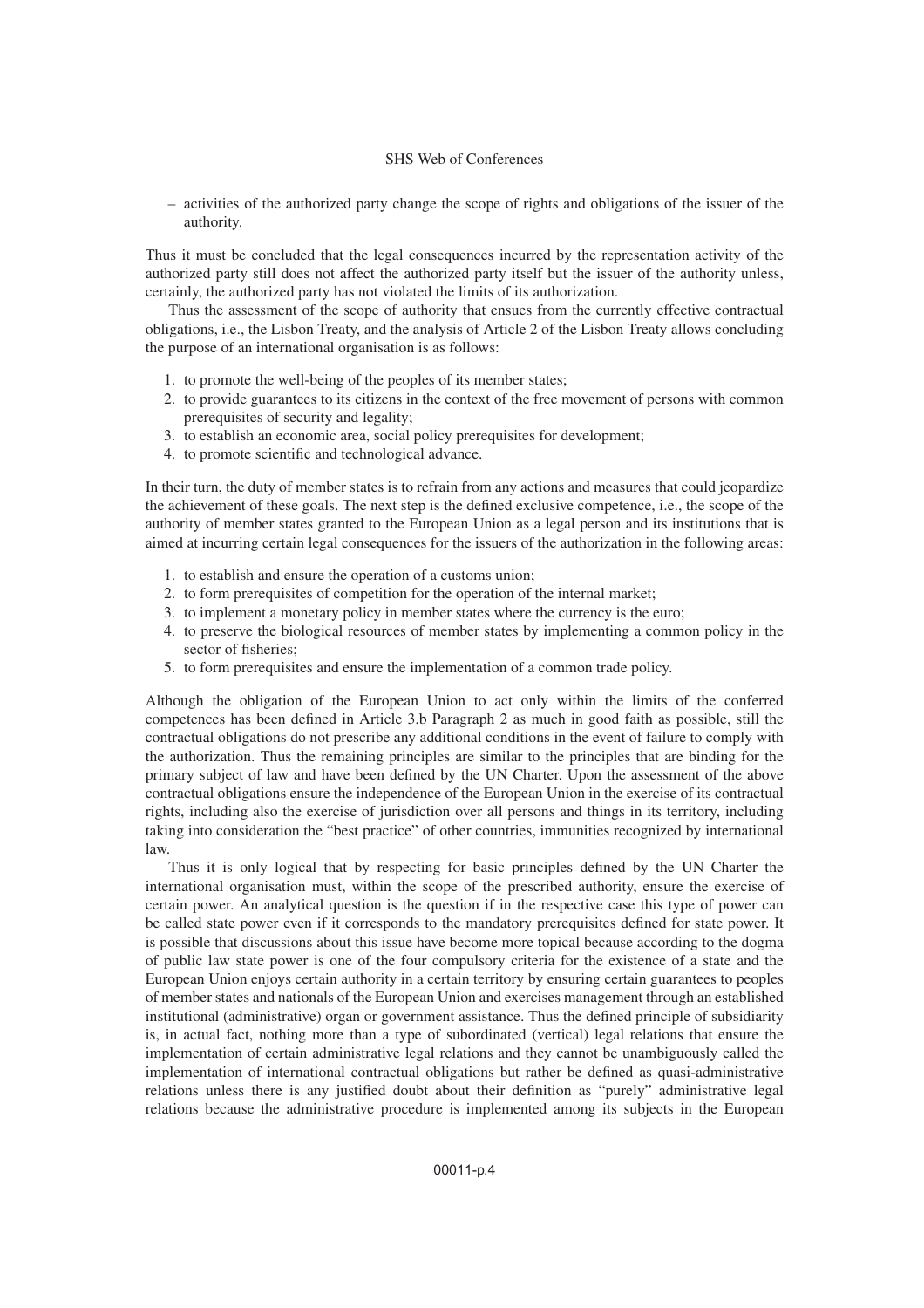#### Int. Conf. SOCIETY. HEALTH. WELFARE; Congr. of Rehabilitation Doctors of Latvia

Union, that helps to implement not only contractual obligations but also legal norms developed on the basis of contractual obligations. Likewise the contemporary contract theories stipulate that the prerequisite for the exercise of state power is not the law but legality and in this case the basis for the exercise of state power does not meant only the demand for a law that should, inter alia, prescribe that certain state power is to respect rights of subjects subordinated to this state power.

Besides, the establishment of an international organisation may be based on a law that participants of the international organisation agree upon. It ensues from the interpretation of an international treaty (Advisory Opinion on Interpretation of the Agreement of 25.03.1951 between WHO and Egypt (ICJ Reports, 1980). Thus it would not appropriate to express doubt that the establishment of an international organisation has at its basis a mechanism of the existence and implementation of international law that is separated from public law. Every international organisation has its own instrument of constitution, its own participants, its own institutional structure, functions, its own legal personality, its own personnel policy. The fact that differences among organisations are so explicit, establishes a system that the concept of law that is common for international organisations must comply with many and at times crucial conditions. However, the fact that such differences exist does not preclude the possibility that similar conditions may influence the resolution of comparable problems (World Bank Administrative Tribunal, [1981\)](#page-6-0).

Economic integration in the European Union should be assessed from two aspects: on the one hand, as the basis for the development of legal integration, and, on the other hand, as the outcome of the integration itself. The linking of both directions of integration is logical: requirements for the establishment of a single economic space determine the necessity for its participants (states as well as nationals and legal persons) to introduce uniform normative acts regulating activities and behaviour. Moreover, law is the basic means – the instrument that influences the transformation of public (societal) relations in the European Union not only strengthening the existing situations but also ensuring the transformation of public (societal) relations in a certain direction.

Norms of European Union law, including those that have been consolidated in the normative acts of institutions of the European Union as well as rulings of the European Court of Justice, enjoy precedence in the whole of the European Union and within the principle of direct effect, it has the ability to accord rights and set responsibilities for member states as well as for nationals directly. "Irrespective of legal acts of a member state" the principle of direct effect "establishes not only obligations for individuals but also invites to grant them rights that form part of their legal status" (European Court of Justice, Cases *Costa*, 1964).

The development of the system of European Union law results in the expanding of types of regulation objects, norms and institutions undergo structural differentiation. The system of European Union law contains norms that, according to theses consolidated in the foreign legal science corresponds to constitutional, administrative, financial, civil, employment, social security law as well as banking, corporate, customs, procedural and other areas of law.

Integration that basically manifests itself as the transfer of the competence of public law in economic and other issues of societal relations to supranational institutions established by the international organisation is a prerequisite for the development of quality and effective measures in the area of the integration of law. According to findings of several international experts, already at the beginning of the 90ties the European Union issued more legal instructions (the term "legal instruction" could encompass not only legal acts but various recommendatins, strategies, concepts and other documents) annually that in the majority of member states, moreover, approximately 75–80% of national legal acts were issued only after consultations with the European Commission.

In actual, institutions of European Union member states are in a state of subordination that is effected by subordination to institutions of the European Union and by the direct execution of decisions of these institutions even in cases when due to some reason the member state does not agree to such a decision. It must be noted, that the research literature that discusses integration issues does not deny the fact of the transfer of the authority of state power, including the sovereign authority that until the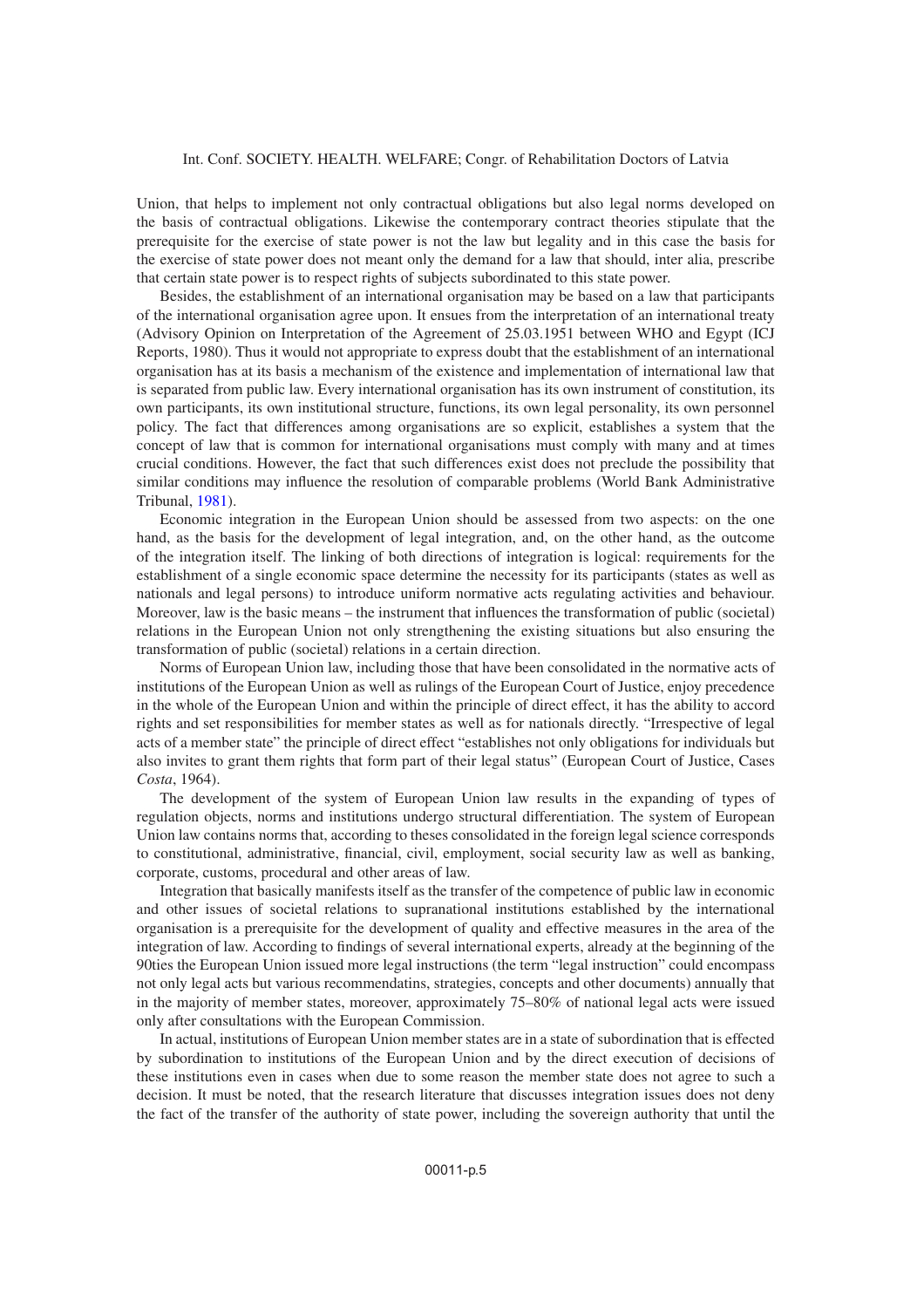#### SHS Web of Conferences

beginning of the accession process was unambiguously viewed as a competence of an institution of state power, to the institutions of the European Communities and the European Union. It must be pointed out that conditions for the transfer of authority are included not only in contractual relations. Appropriate conditions are included in the constitutional laws of European Union member states as well as rulings of constitutional courts of member states as well as the European Court of Justice. References to European Union legal made acts made in rulings of the Court as a result of the development and influence of case law practically indicate that European Union legal acts although within a certain scope insofar as it has been permitted by member states by delegating their own management, still not have the nature of international law. Likewise, the European Court of Justice has set a precedent in several rulings that Founding Treaties have created a new type of relations for the benefit of which member states of the European Communities have restricted their sovereign rights on a larger scale than ever before and subjects of these relations are not only member states but also their nationals.

## **Results**

As a result of the development of integration processes an increasingly larger number of scholars in West European countries, Russia who study public law and international law as well as representatives of these areas view the federalism of the European Union within the frame of a "paradigm". In this case the European Union is not called or directly treated as a federation, it is only pointed out that the international organisation has a set of elements of federal management.

Basically the management system of the European Union developed under the direct impact of the idea of the founding countries about single economic cooperation. The federal management form as the theoretical concept of the legal political structure, organisation and administrative legal relations of "single Europe" played a crucial role in the initial process of the establishment of the European Communities as well as in the contemporary integration process of the European Union. In actual fact, it was characterised in conceptual terms as "the first step in the establishment of European Federation" in the 1950 memorandum of the French minister of foreign affairs ("Schumann plan") according to which the first of the European Communities was established in 1951 – the European Coal and Steel Community (ECSC). The new direction of development with the aim of taking over a federal management model was incorporated initially in the draft of the Treaty on European Union however; this provision was deleted from the final version of the Maastricht Treaty taking into consideration objections expressed by the government of the United Kingdom.

The strengthening of a special single constitutional system of the European Union among all member states and the organisation in general is confirmed by the amendment made by the Treaty of Amsterdam to the Treaty on European Union that provides that "the Union is founded on the principles of liberty, democracy, respect for human rights and fundamental freedoms, and the rule of law, principles which are common to the Member States" (Treaty of Amsterdam ARTICLE 1 8) (a)). The organisation undertakes further to perform the function of the guarantee of these principles, authorized by the decision of the Council of Ministers and the European Parliament to impose sanctions on a member state which has "significantly and systematically" violated principles set by the organisation. Moreover, compliance with these principles becomes a mandatory requirement for any country desiring to accede to the European Union.

#### **Conclusions**

European Union has been created as a federal state structure. Therefore, the EU law's control system should be similar to the state control mechanism. But, such a mechanism is the basis for the administration of the governmental system, rather than an international organization.